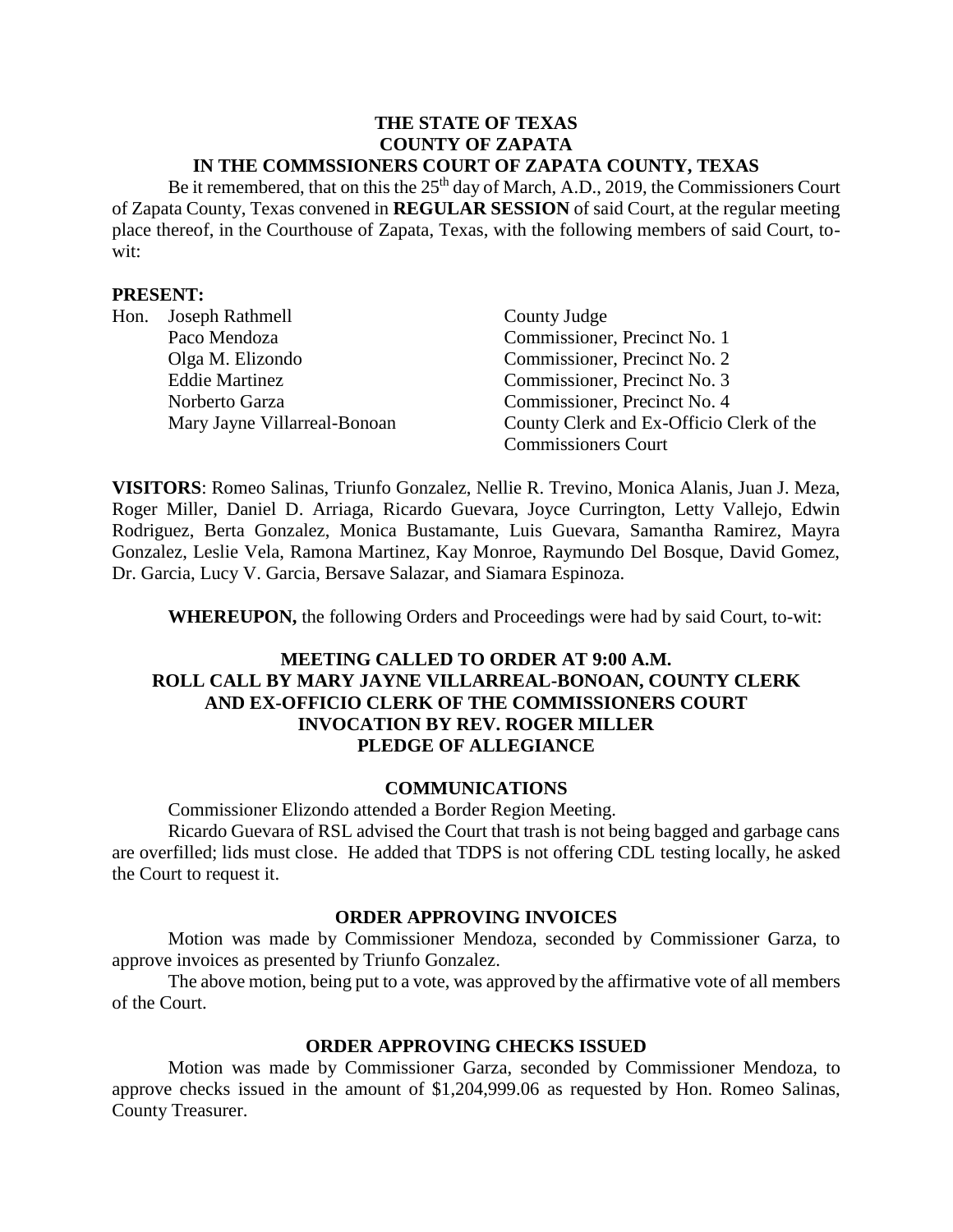The above motion, being put to a vote, was approved by the affirmative vote of all members of the Court.

### **REPORT ON BOYS AND GIRLS CLUB OF ZAPATA**

Leslie Vela gave a brief report on the Boys and Girls Club of Zapata. The Boys and Girls Club hired Alex Palacios. Members of the month were Devany Herrera, Danny Martinez and Gisselle Villarreal. Employee of the month was Myrna Garcia.

## **PRESENTATION TO RECORD IN COMMISSIONERS COURT MINUTES THE DISTRICT'S CERTIFICATION OF APPOINTMENT OF TRIUNFO GONZALEZ AS COUNTY AUDITOR FOR ZAPATA COUNTY, TEXAS**

Presentation was made to record in the Commissioners Court Minutes the District's Certification of the Appointment of Triunfo Gonzalez, as County Auditor for Zapata County, Texas for the period of January 1, 2019 through December 31, 2020. Pursuant to Texas Local Government Code 84.003 (b) and 152.031 (b) as requested by Triunfo González, County Auditor.

# **UPDATE ON CHILDREN'S ADVOCACY CENTER SATELLITE OFFICE**

Dr. Severita Sanchez, Executive Director – Children's Advocacy Center gave an update on the Children's Advocacy Center Satellite Office. Dr. Sanchez thanked and gave credit to the Boys and Girls Club of Zapata for helping to bring the Children's Advocacy Center Satellite Office to Zapata. She also praised Zapata County for assisting. They are presently serving two families in Zapata. There will be a conference on April 24.

# **PRESENTATION OF PLAQUES TO LOCAL RESIDENTS WHO ASSISTED U.S. LAW ENFORCEMENT IN SAN YGNACIO, TEXAS**

There was a presentation of plaques to Samantha Garza Ramirez, Luis Garcia, and Esther Garcia, local residents, who assisted U.S. law enforcement in San Ygnacio, TX as requested by Hon. Joe Rathmell, County Judge.

## **ORDER APPROVING RESOLUTION TO DECLARE MONTH OF APRIL AS AUTISM AWARENESS MONTH**

Motion was made by Commissioner Garza, seconded by Commissioner Mendoza, to approve resolution to declare the month of April as Autism Awareness Month as requested by Nellie R. Trevino, Personnel Director.

The above motion, being put to a vote, was approved by the affirmative vote of all members of the Court.

## **ORDER TO TABLE REQUEST BY JUDGE RATHMELL REGARDING REQUEST TO APPROVE INTERLOCAL AGREEMENT FOR MENTAL HEALTH SERVICES BETWEEN ZAPATA COUNTY AND BORDER REGION BEHAVIORAL CENTER**

Motion was made by Commissioner Garza, seconded by Commissioner Mendoza, to table request by Judge Rathmell regarding request to approve an Interlocal Agreement for Mental Health Services between Zapata County and Border Region Behavioral Center.

The above motion, being put to a vote, was approved by the affirmative vote of all members of the Court.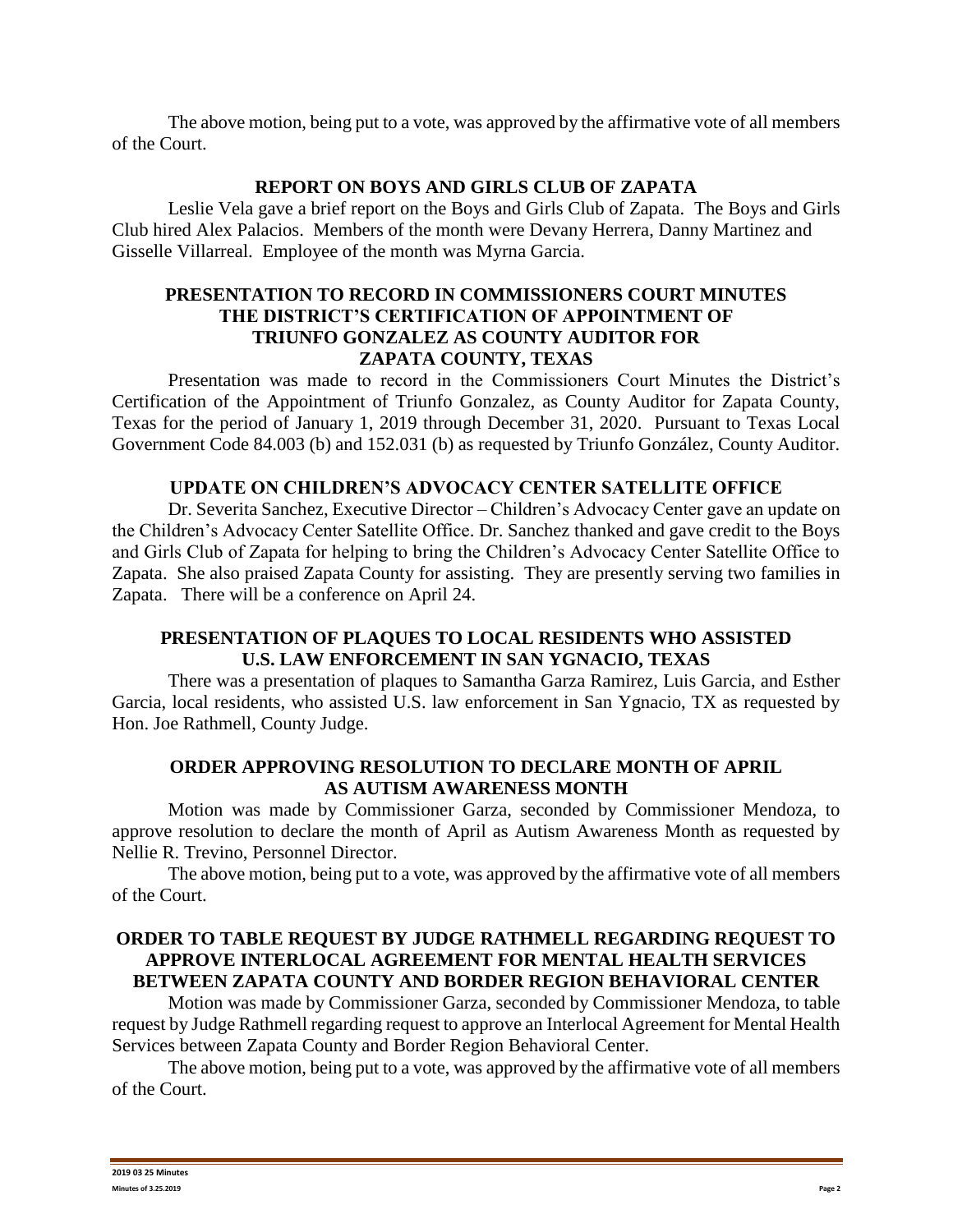## **ORDER TO TABLE REQUEST BY JUDGE RATHMELL REGARDING REQUEST TO ALLOW ZAPATA COUNTY TO SUBMIT APPLICATION FOR SOUTH TEXAS CHILDREN'S FAMILY SERVICES HEAD START/HEAD START PROGRAM**

Motion was made by Commissioner Garza, seconded by Commissioner Mendoza, to table request by Judge Rathmell regarding request to allow Zapata County to submit an application for the South Texas Children's Family Services Head Start/Head Start Program as requested by Hon. Joe Rathmell, County Judge.

The above motion, being put to a vote, was approved by the affirmative vote of all members of the Court.

## **ORDER AUTHORIZING ZAPATA COUNTY COURT TO PARTICIPATE IN AND JOIN WEBB COUNTY 406TH DISTRICT ADULT DRUG COURT PROGRAM SPECIFICALLY THE REGIONAL ADULT COURT PROGRAM**

Motion was made by Commissioner Mendoza, seconded by Commissioner Garza, to authorize the Zapata County Court to participate in and join the Webb County 406<sup>th</sup> District Adult Drug Court Program, specifically the Regional Adult Court Program, as requested by Hon. Joe Rathmell, County Judge.

The above motion, being put to a vote, was approved by the affirmative vote of all members of the Court.

## **ORDER APPROVING TO TERMINATE "AGREEMENT FOR FINANCIAL ADVISORY SERVICE" ("AGREEMENT") WITH ESTRADA, HINOJOSA, & COMPANY, INC., AND TO AUTHORIZE ZAPATA COUNTY JUDGE TO SEND A THIRTY (30) DAY TERMINATION NOTICE LETTER TO ESTRADA, HINOJOSA, & COMPANY, INC., EFFECTIVE THIRTY (30) DAYS FROM DATE COMMISSIONERS COURT TAKES ACTION TO TERMINATE SAID AGREEMENT**

Motion was made by Commissioner Mendoza, seconded by Commissioner Garza, to approve to terminate the "Agreement for Financial Advisory Service" ("Agreement") with Estrada, Hinojosa, & Company, Inc., and to authorize the Zapata County Judge to send, pursuant to the terms of the Agreement, a thirty (30) day termination notice letter to Estrada, Hinojosa, & Company, Inc., to be effective thirty (30) days from the date the Commissioners Court takes action to terminate said Agreement, and any matters incident thereto; as requested by Hon. Joe Rathmell, County Judge.

The above motion, being put to a vote, was approved by the affirmative vote of all members of the Court.

# **ORDER TO APPROVE TO ENGAGE LAWRENCE FINANCIAL CONSULTING, LLC, SOON TO BE RENAMED TIJERINA, GALVAN, LAWRENCE, LLC, AS ZAPATA COUNTY'S FINANCIAL ADVISOR AND APPROVAL OF CONTRACT ENGAGING THEIR FINANCIAL ADVISING SERVICES WITH ABILITY TO TERMINATE CONTRACT WITH OR WITHOUT CAUSE UPON THIRTY (30) DAYS WRITTEN NOTICE**

Motion was made by Commissioner Garza, seconded by Commissioner Martinez, to approve to engage Lawrence Financial Consulting LLC, soon to be renamed Tijerina, Galvan, Lawrence, LLC, as Zapata County's financial advisor and approval of a contract engaging their financial advising services, with the ability to terminate the contract with or without cause upon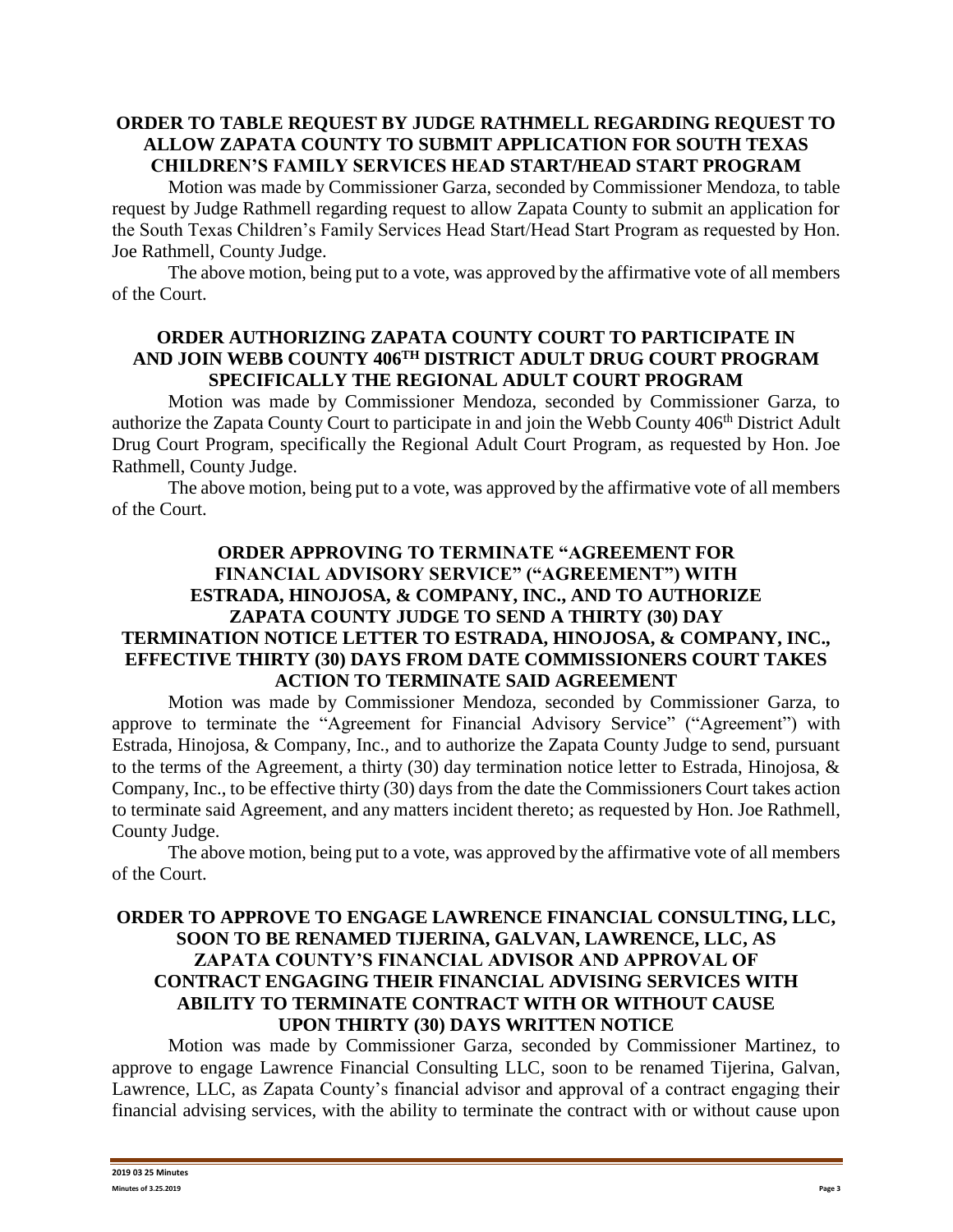thirty (30) days written notice, and any matters incident thereto; as requested by Hon. Joe Rathmell, County Judge.

The above motion, being put to a vote, was approved by the affirmative vote of all members of the Court.

# **ORDER APPROVING INSTALLATION OF HALIDE WALL PACKS ON BUILDING EXTERIOR AT ZAPATA COUNTY NUTRITION CENTER**

Motion was made by Commissioner Elizondo, seconded by Commissioner Martinez, to approve the installation of halide wall packs on building exterior at the Zapata County Nutrition Center, for the price of \$3,140.70 payable to Mike Martinez Electric, as requested by Hon. Paco Mendoza, Commissioner Pct. 1.

The above motion, being put to a vote, was approved by the affirmative vote of all members of the Court.

## **ORDER APPROVING J.P. COURT MANAGEMENT SYSTEM USER SUPPORT AND MAINTENACE INVOICE FOR HILL COUNTRY SOFTWARE**

Motion was made by Commissioner Martinez, seconded by Commissioner Mendoza, to approve J.P. Court Management System User Support and Maintenance invoices for Hill Country Software in the amount of \$5,700.00; monies to be paid from Technology Fund as requested by Triunfo Gonzalez, County Auditor.

The above motion, being put to a vote, was approved by the affirmative vote of all members of the Court.

## **ORDER APPROVING PURCHASE OF TWO VANS FOR ZAPATA COUNTY REGIONAL/COUNTY JAIL**

Motion was made by Commissioner Garza, seconded by Commissioner Mendoza, to approve the purchase of two vans for the Zapata County Regional/County Jail, for the total purchase price of \$109,639.48 for both vans, as requested by Chief Deputy Ray Del Bosque, Zapata County Sheriff's Office.

The above motion, being put to a vote, was approved by the affirmative vote of all members of the Court.

#### **ORDER APPROVING SUBMISSION OF 2019-2020 TAC – PROPERTY RENEWAL QUESTIONNAIRE**

Motion was made by Commissioner Garza, seconded by Commissioner Mendoza, to approve the submission of the 2019-2020 TAC – Property Renewal Questionnaire as requested by Nellie R. Trevino, Personnel Director.

The above motion, being put to a vote, was approved by the affirmative vote of all members of the Court.

# **ORDER TO AUTHORIZE AND ALLOWING GUILLERMO MARTIN SAENZ OF THE ENVIRONMENTAL DEPARTMENT TO ISSUE NUISANCE CITATIONS**

Motion was made by Commissioner Martinez, seconded by Commissioner Garza, to authorize and allow Guillermo Martin Saenz of the Environmental Department to issue nuisance citations under the Health & Safety Code Chapter 829 and to establish a fee schedule to cover fines issued, which will be approved in the future, as requested by Guillermo M. Saenz, Environmental Department.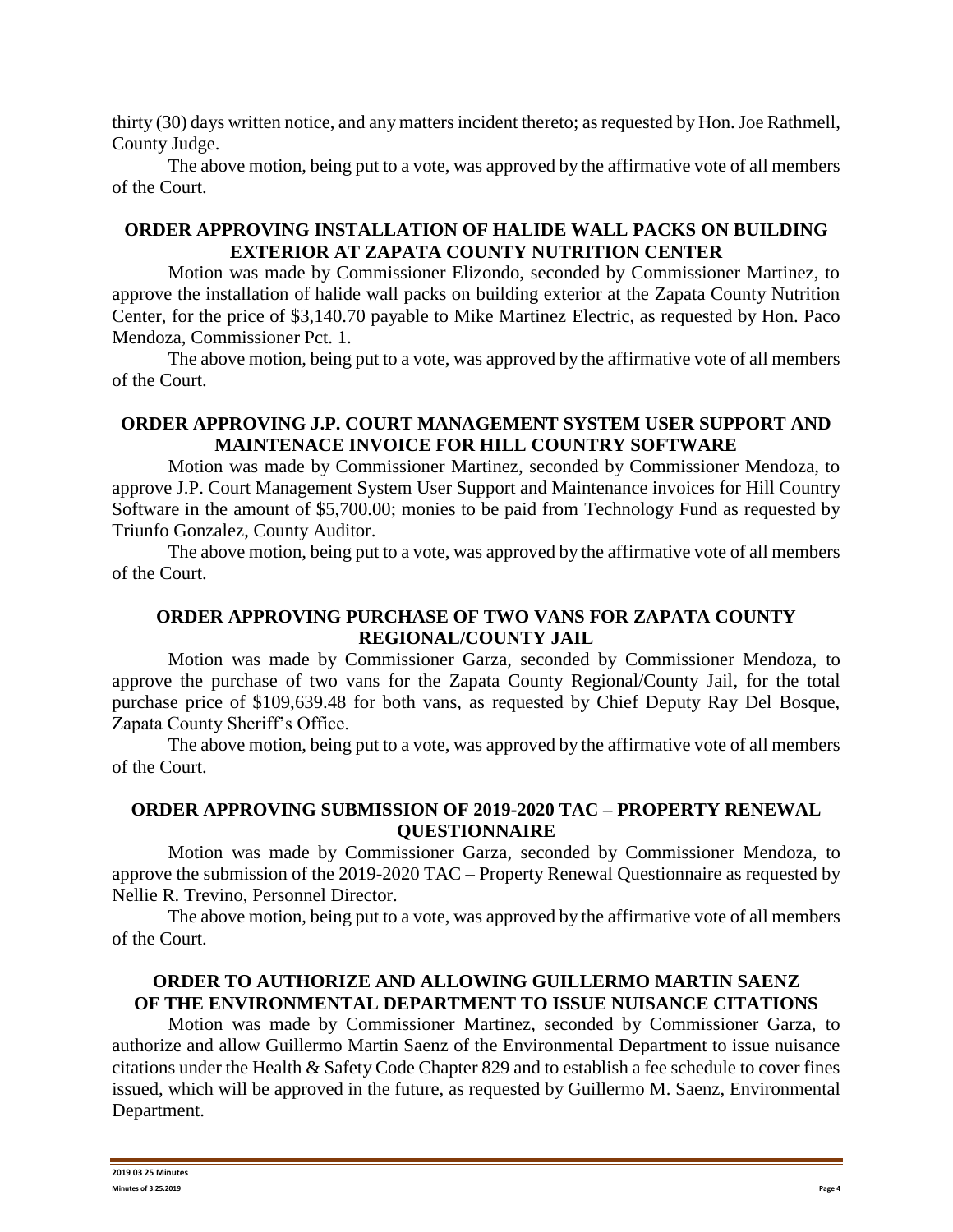The above motion, being put to a vote, was approved by the affirmative vote of all members of the Court.

## **ORDER APPROVING INVOICE AND REVIEW STATUS FOR U.S. 83 VELEÑO LIFT STATION PROJECT**

Motion was made by Commissioner Garza, seconded by Commissioner Mendoza, to approve invoice in the amount of \$8,500.00 payable to Joe Chick for U.S. 83 Veleño Lift Station Project as requested by Manuel Gonzalez, Premier Engineering. Invoice is for move of lift station by Best Western. Waterline has been completed, lines are above water, County will request guard rail.

The above motion, being put to a vote, was approved by the affirmative vote of all members of the Court.

## **REPORT ON SIESTA SHORES INCIDENT**

Manuel Gonzalez reported that Saul Garza went to turn on pumps and was later found unresponsive. They were advised to go through the insurance to avoid future tragedies.

## **NO ACTION WAS TAKEN BY THE COURT ON THE FOLLOWING ITEM**

23. To form a committee for the U.S. Census Bureau for the 2020 Census as requested by David Gomez, Partnership Specialist.

Discussion: David Gomez approached the court regarding the U.S. Census 2020 Bureau for the 2020 Census and suggested that a committee be appointed. No action was taken at this time.

# **ORDER APPROVING RESOLUTION BY COUNTY OF ZAPATA OPPOSING DECLARATION OF NATIONAL EMERGENCY ON SOUTHERN BORDER**

Motion was made by Commissioner Martinez, seconded by Commissioner Garza, to approve a resolution by the County of Zapata opposing the declaration of a National Emergency on the Southern Border, including Zapata County as requested by Hon. Joe Rathmell, County Judge.

The above motion, being put to a vote, was approved by the affirmative vote of all members of the Court.

## **ORDER APPROVING FOR ZAPATA COUNTY COURT TO PARTICIPATE AND JOIN WEBB COUNTY 406TH DISTRICT ADULT DRUG COURT PROGRAM**

Motion was made by Commissioner Mendoza, seconded by Commissioner Martinez, to approve resolution approving for the Zapata County Court to participate in and join the Webb County 406th District Adult Drug Court Program, specifically Regional Adult Drug Court Program, as requested by Hon. Joe Rathmell, County Judge.

The above motion, being put to a vote, was approved by the affirmative vote of all members of the Court.

#### **ADJOURN**

Motion to adjourn was made by Commissioner Garza, seconded by Commissioner Mendoza, and being put to a vote, was approved by the affirmative vote of all members of the Court.